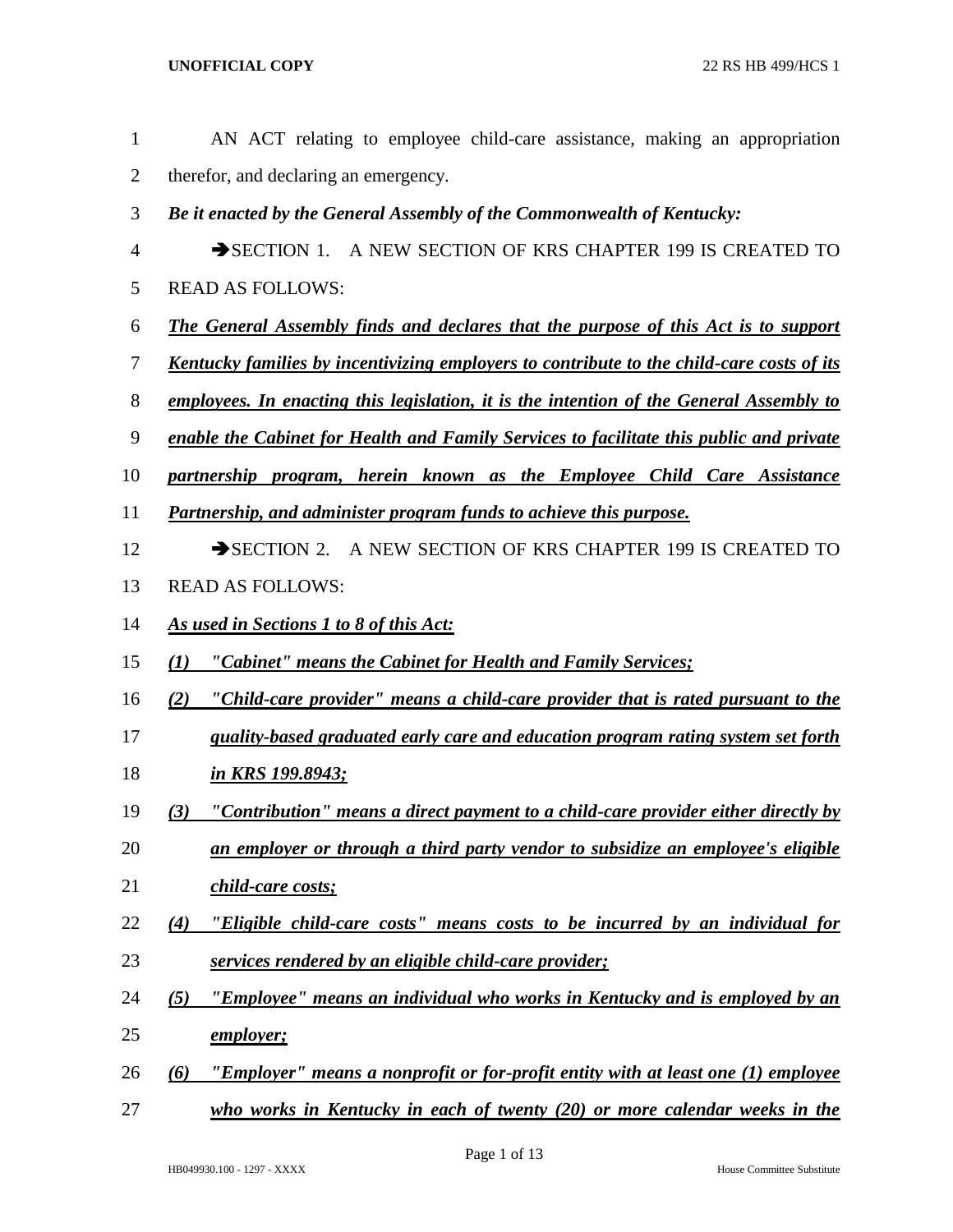| 1  |      | current or preceding calendar year;                                                  |
|----|------|--------------------------------------------------------------------------------------|
| 2  | (7)  | "Fund" means the fund administered by the Cabinet as described in Section 5 of       |
| 3  |      | this Act;                                                                            |
| 4  | (8)  | <u>"Program" means the Employee Child Care Assistance Partnership;</u>               |
| 5  | (9)  | "Small business" means a business with fewer than fifty (50) employees who are       |
| 6  |      | <i>individually contracted to work more than thirty-five (35) hours per week;</i>    |
| 7  | (10) | "State match" means the money paid directly to the child-care provider by the        |
| 8  |      | <b>Cabinet from the fund described in Section 5 of this Act; and</b>                 |
| 9  | (11) | "State median household income" means the most recent estimate available of          |
| 10 |      | real median household income for the state, as determined by the United States       |
| 11 |      | <b>Census Bureau, and adjusted for family size.</b>                                  |
| 12 |      | A NEW SECTION OF KRS CHAPTER 199 IS CREATED TO<br>$\rightarrow$ SECTION 3.           |
| 13 |      | <b>READ AS FOLLOWS:</b>                                                              |
| 14 | (1)  | The Employee Child Care Assistance Partnership program is hereby established         |
| 15 |      | <u>under the cabinet. To administer the program, the cabinet may:</u>                |
| 16 |      | <i><u><b>Delegate authority to a subsidiary department;</b></u></i><br>(a)           |
| 17 |      | Coordinate and share information with other executive branch agencies;<br>(b)        |
| 18 |      | and                                                                                  |
| 19 |      | Enter into contracts with third parties to administer the program or specific<br>(c) |
| 20 |      | parts of the program.                                                                |
| 21 | (2)  | The cabinet shall be responsible for:                                                |
| 22 |      | Creating and making available a standardized contract for participation in<br>(a)    |
| 23 |      | the program;                                                                         |
| 24 |      | Processing the contract between an employer, employee, and child-care<br>(b)         |
| 25 |      | <i><u><b>provider that is submitted to the cabinet;</b></u></i>                      |
| 26 |      | <u>Notifying the parties of their enrollment status in the program;</u><br>(c)       |
| 27 |      | Managing and administering the program funds;<br>(d)                                 |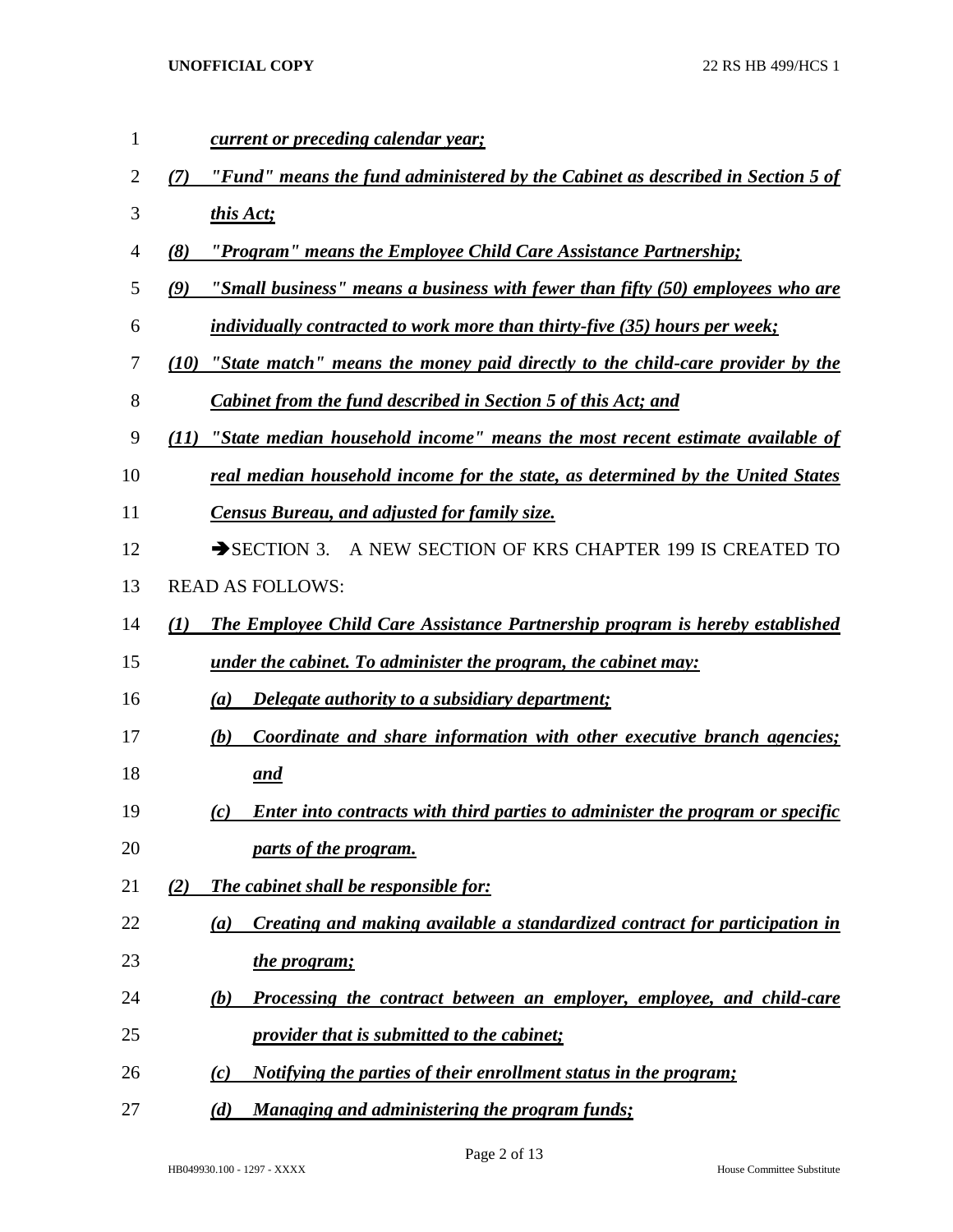| $\mathbf{1}$ |     | Securing third-party vendors in accordance with all applicable federal and<br>(e)                  |
|--------------|-----|----------------------------------------------------------------------------------------------------|
| 2            |     | <u>state procurement regulations, if deemed necessary;</u>                                         |
| 3            |     | (f)<br>Verifying the eligibility of the respective employee, employer, and child-care              |
| 4            |     | provider as parties to a contract for participation in the program prior to                        |
| 5            |     | disbursement of a state match;                                                                     |
| 6            |     | Collecting and verifying household income information from eligible<br>$\left( \mathbf{g} \right)$ |
| 7            |     | employees and determining the amount of the state match for which the                              |
| 8            |     | employee is eligible; and                                                                          |
| 9            |     | (h)<br>Distributing educational materials about the program's objectives, benefits,                |
| 10           |     | and eligibility requirements to employers, employees, and child-care                               |
| 11           |     | <i>providers.</i>                                                                                  |
| 12           | (3) | The cabinet shall review the completed contract after it is submitted by the                       |
| 13           |     | employer and, if the employee, employer, and the proposed child-care provider                      |
| 14           |     | meet program eligibility requirements, agree to match the contribution made by                     |
| 15           |     | the employer up to one hundred percent (100%) of the cost of service from the                      |
| 16           |     | fund.                                                                                              |
| 17           | (4) | The cabinet shall only become party to a proposed contract under this program if                   |
| 18           |     | the fund reflects a positive balance based on both:                                                |
| 19           |     | The cabinet's existing contractual obligations already accrued under this<br>(a)                   |
| 20           |     | <i>program; and</i>                                                                                |
| 21           |     | The cabinet's additional financial obligation imposed by the proposed<br>(b)                       |
| 22           |     | contract.                                                                                          |
| 23           | (5) | The cabinet shall not agree to become party to a proposed contract pursuant to                     |
| 24           |     | this program if the corresponding financial obligation would cause the fund to                     |
| 25           |     | <i><u>accrue a negative balance.</u></i>                                                           |
| 26           | (6) | The cabinet shall maintain a waitlist of contracts submitted after available funds                 |
| 27           |     | were committed. The cabinet shall become party to a proposed contract from the                     |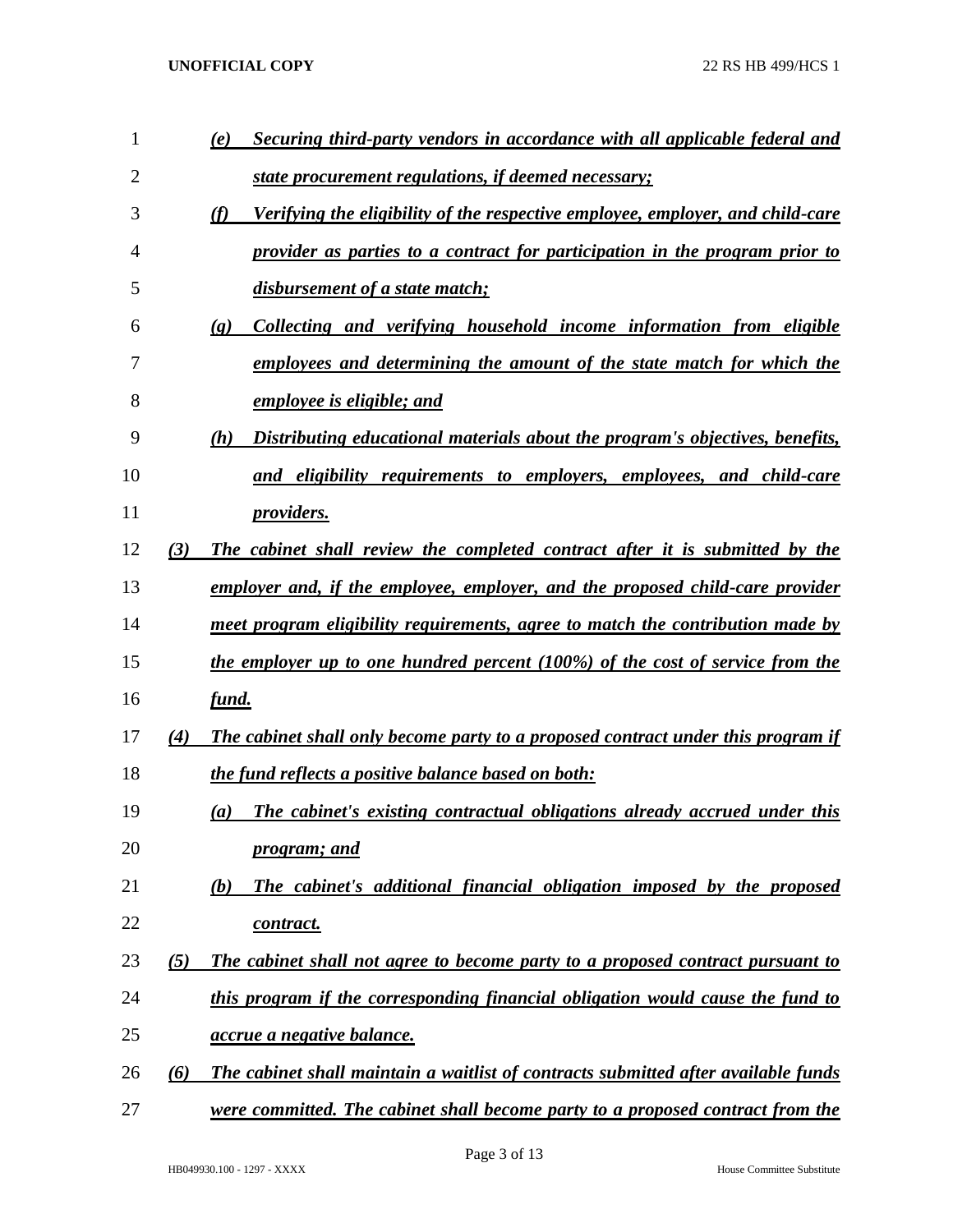| 1  | waitlist as new funds become available and according to the order in which it was        |
|----|------------------------------------------------------------------------------------------|
| 2  | received.                                                                                |
| 3  | The cabinet shall issue a state match directly to the child-care provider or<br>(7)      |
| 4  | through a third-party vendor for the duration of the contract.                           |
| 5  | (8)<br>The cabinet shall not disclose an employee's personal information without that    |
| 6  | <i>individual's express written consent.</i>                                             |
| 7  | (9)<br>In the first fiscal year of the program, the cabinet shall administer the program |
| 8  | <i><u>according to the following:</u></i>                                                |
| 9  | The cabinet shall begin administering the program after the effective date of<br>(a)     |
| 10 | this Act, including but not limited to:                                                  |
| 11 | <u>Promulgating the required administrative regulations as described in</u>              |
| 12 | <b>Section 4 of this Act; and</b>                                                        |
| 13 | <b>Soliciting third-party vendor contracts, if deemed necessary;</b>                     |
| 14 | The cabinet shall not begin accepting proposed contracts from employers<br>(b)           |
| 15 | <u>pursuant to this program prior to ninety (90) calendar days before July 1,</u>        |
| 16 | 2023; and                                                                                |
| 17 | The cabinet shall not disperse state matches from the fund as a party to a<br>(c)        |
| 18 | contract with an employer, employee, and child-care provider pursuant to                 |
| 19 | this program prior to July 1, 2023.                                                      |
| 20 | (10) Beginning in 2024 and every year thereafter, the cabinet shall begin accepting      |
| 21 | proposed contracts from employers, employees, and child-care providers for the           |
| 22 | next fiscal year according to the following:                                             |
| 23 | Ninety (90) calendar days before July 1st for employers with existing<br>(a)             |
| 24 | approved contracts pursuant to the program; and                                          |
| 25 | <b>Forty-five (45) calendar days before July 1st for all other employers.</b><br>(b)     |
| 26 | Beginning in 2024 and every year thereafter, the cabinet shall publish reports<br>(11)   |
| 27 | detailing the efficacy of the program by July 15th and December 15th of each             |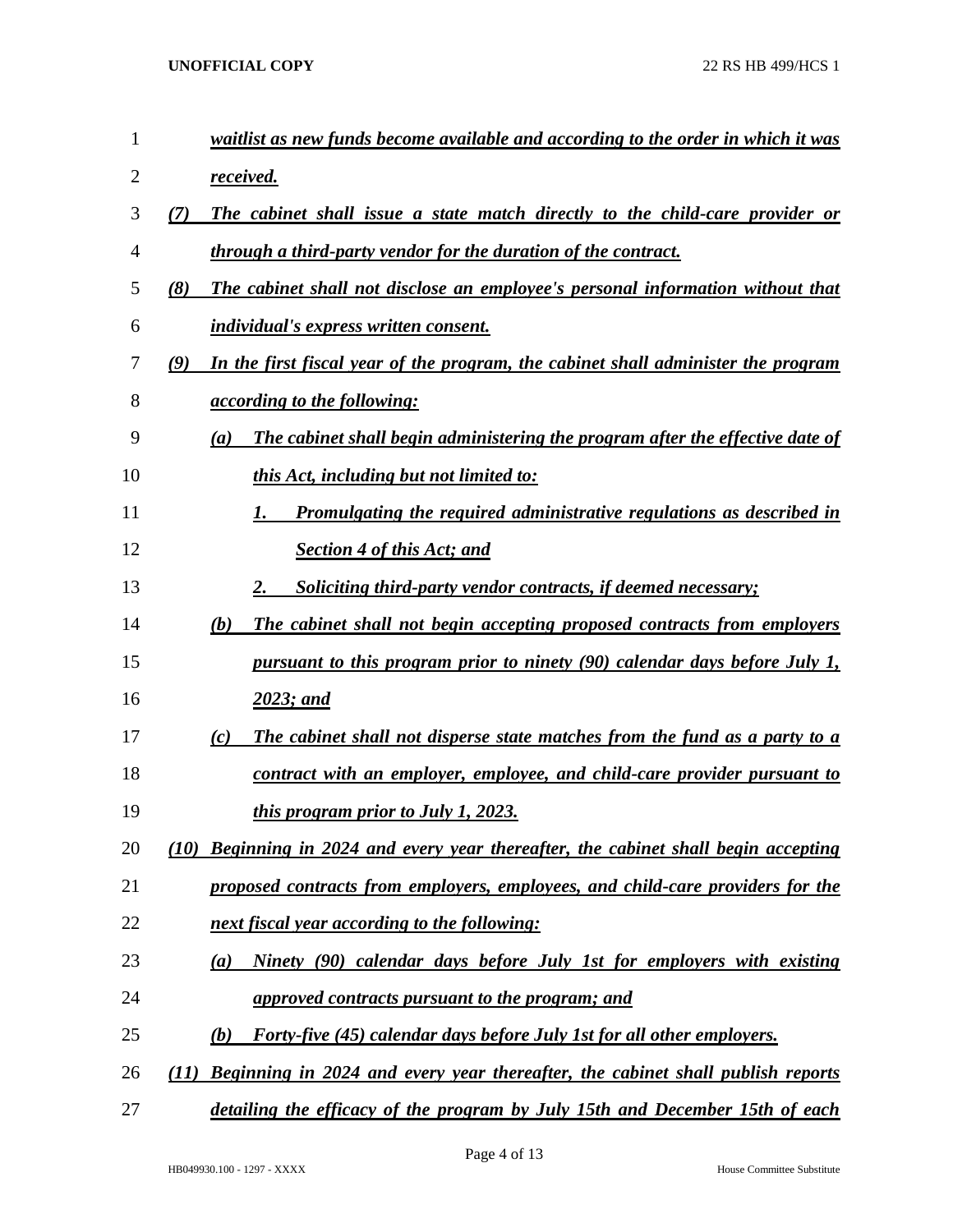| 1              | year and shall submit the report to the Legislative Research Commission. The                               |
|----------------|------------------------------------------------------------------------------------------------------------|
| $\overline{2}$ | report shall include at least the following information about the program:                                 |
| 3              | Any appropriation made in the past fiscal year to the fund;<br>(a)                                         |
| 4              | The total number of standardized contracts submitted by employers;<br>(b)                                  |
| 5              | The total amount of state matches paid out of the fund by the cabinet;<br>(c)                              |
| 6              | (d)<br>The breakdown of the state matches paid by county;                                                  |
| 7              | Information on the size, geographical location, and industry type of<br>(e)                                |
| 8              | employers who participated in the program;                                                                 |
| 9              | (f)<br>The number, license type, quality rating, and geographical distribution of                          |
| 10             | <i>participating child-care providers;</i>                                                                 |
| 11             | The average cost for services charged by child-care providers participating<br>$\left( \mathbf{g} \right)$ |
| 12             | in the program and information on how these costs have increased or                                        |
| 13             | decreased during the most recent reporting period and previous reporting                                   |
| 14             | <i>periods</i> ;                                                                                           |
| 15             | (h)<br>The number and total dollar value of contracts not approved by the cabinet;                         |
| 16             | and                                                                                                        |
| 17             | The demographic information of employees participating in the program.<br>(i)                              |
| 18             | Prior to one hundred and twenty (120) calendar days before July 1, 2023, the<br>(12)                       |
| 19             | cabinet shall publish a report detailing implementation plans for the program                              |
| 20             | and submit the report to the Legislative Research Commission.                                              |
| 21             | SECTION 4. A NEW SECTION OF KRS CHAPTER 199 IS CREATED TO                                                  |
| 22             | <b>READ AS FOLLOWS:</b>                                                                                    |
| 23             | The cabinet, or its designated department, shall promulgate administrative regulations                     |
| 24             | in accordance with KRS Chapter 13A to effectuate the provisions of Sections 1 to 8 of                      |
| 25             | this Act including:                                                                                        |
| 26             | Creating a standardized agreement for employers, employees, and providers<br>(I)                           |
| 27             | wishing to participate in the program, to be completed and agreed to by each                               |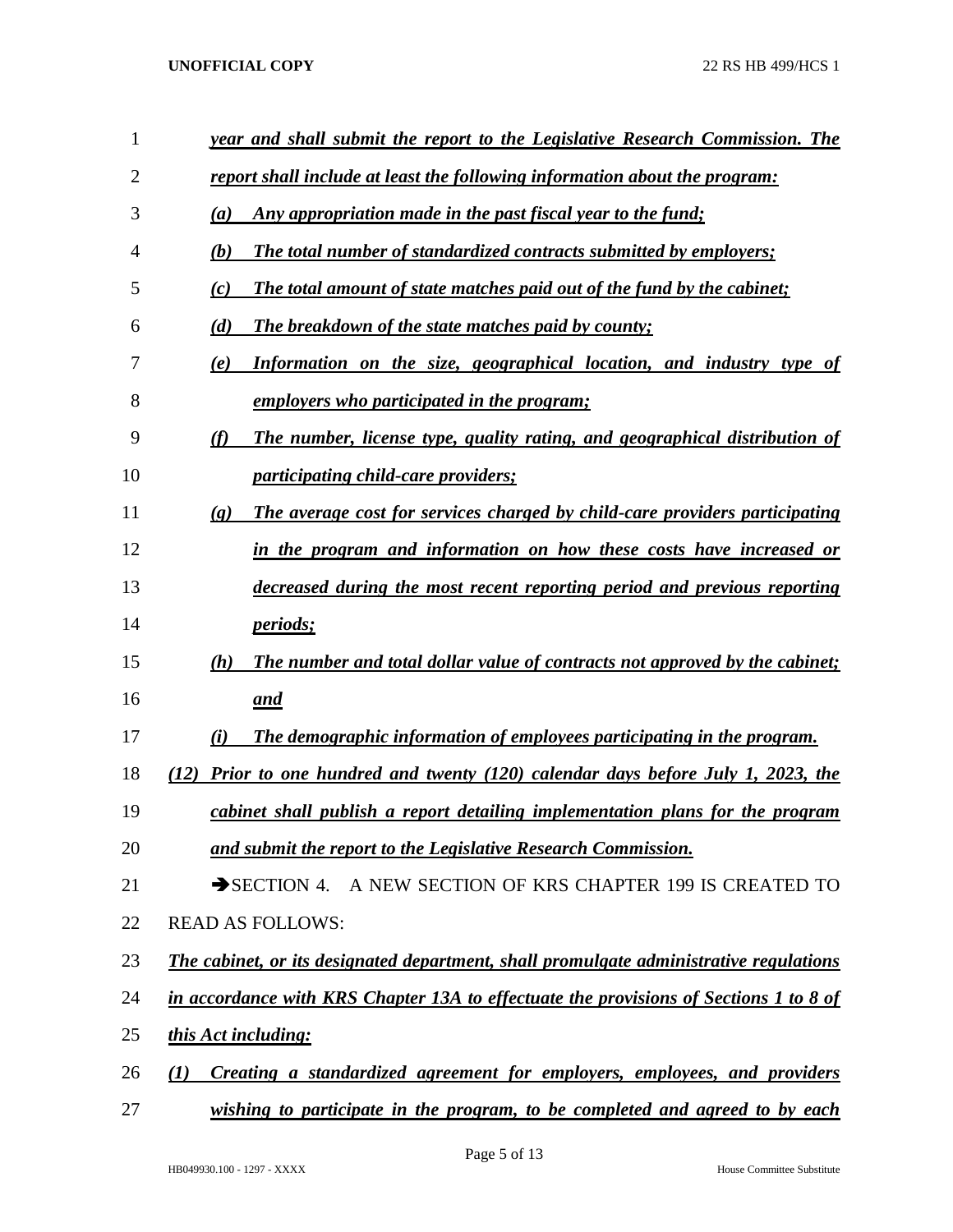| 1  |     | respective party that includes:                                                                               |
|----|-----|---------------------------------------------------------------------------------------------------------------|
| 2  |     | Name, physical location, size, and industry of the employer;<br>(a)                                           |
| 3  |     | <u>Name and phone number of the employer's point of contact;</u><br>(b)                                       |
| 4  |     | <u>Name and physical location of the child-care provider;</u><br>(c)                                          |
| 5  |     | Name and phone number of the child-care provider's point of contact;<br>(d)                                   |
| 6  |     | <u>Name and home address of the employee;</u><br>(e)                                                          |
| 7  |     | (f)<br>Total contribution to be paid by the employer to the provider, either directly                         |
| 8  |     | <u>or through a third-party vendor;</u>                                                                       |
| 9  |     | Total amount of the state match to be paid to the provider, either directly or<br>$\left( \mathbf{g} \right)$ |
| 10 |     | through a third-party vendor;                                                                                 |
| 11 |     | Duration of the contract, which shall not last beyond the end of the state's<br>(h)                           |
| 12 |     | <u>fiscal year in any given year;</u>                                                                         |
| 13 |     | <b>Frequency of the contribution to be made directly to the child-care provider</b><br>(i)                    |
| 14 |     | in accordance with the provider's established billing cycle; and                                              |
| 15 |     | <u>Demographic information of the employee.</u><br>(i)                                                        |
| 16 | (2) | <b>Establishing eligibility verification procedures for the following parties as a</b>                        |
| 17 |     | prerequisite for the cabinet entering the agreement as a party and issuing a state                            |
| 18 |     | match:                                                                                                        |
| 19 |     | <b>Employer's enrollment in the program;</b><br>$\left(a\right)$                                              |
| 20 |     | <b>Employee's eligibility; and</b><br>(b)                                                                     |
| 21 |     | <i>Child-care provider's eligibility;</i><br>(c)                                                              |
| 22 | (3) | Collecting and verifying household income information from eligible employees                                 |
| 23 |     | and determining the amount of the state match for which the employee is eligible                              |
| 24 |     | in accordance with Section 5 of this Act;                                                                     |
| 25 | (4) | Creating procedures for issuing a notice to all parties to the agreement of their                             |
| 26 |     | enrollment in the program upon receiving and processing the contract and                                      |
| 27 |     | <i>determining eligibility;</i>                                                                               |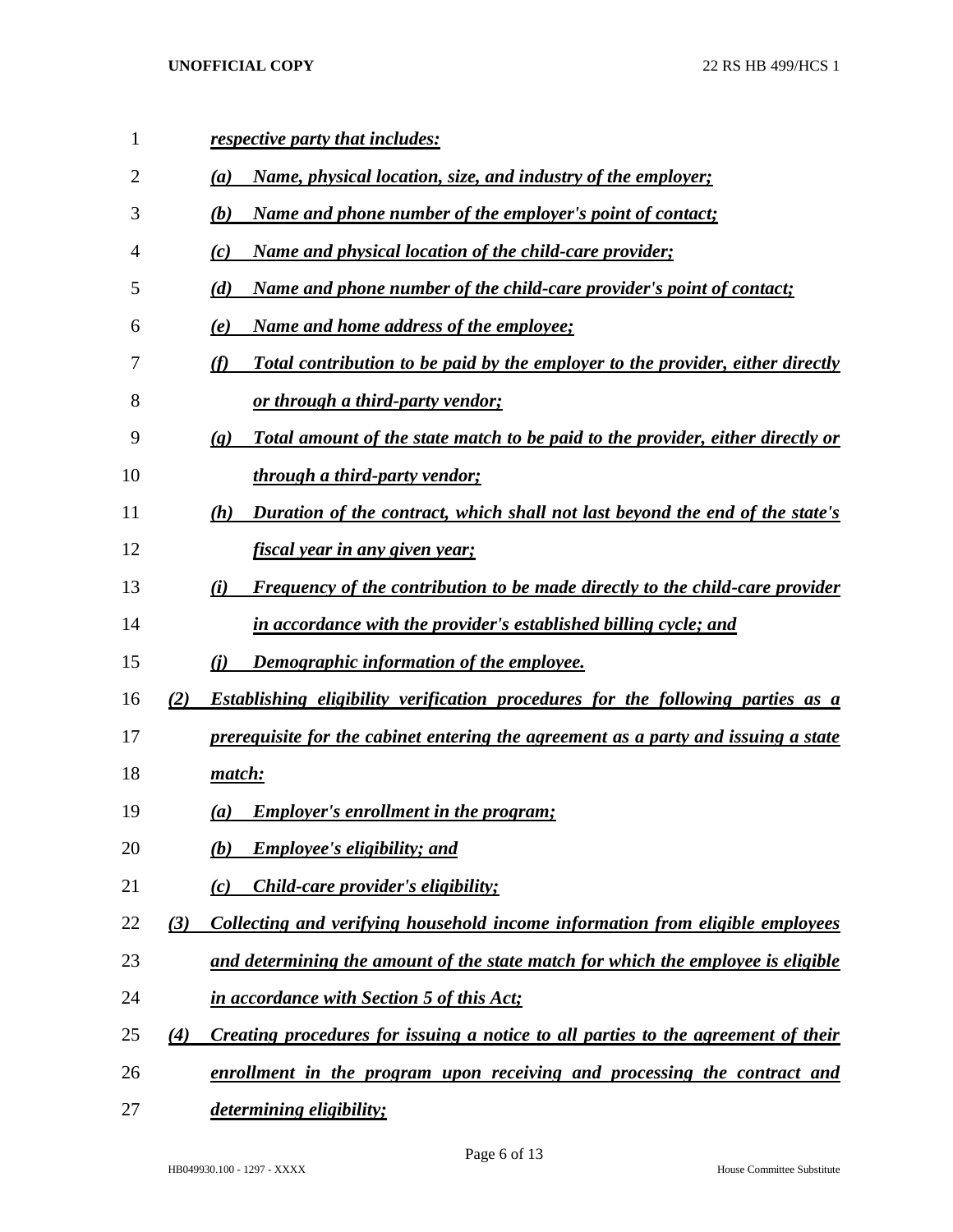*(5) Compiling confidentiality protocols for the cabinet and its designated department or departments to safeguard the personal information of participating employees, employers, and child-care providers; (6) Introducing reporting requirements for an employer or a child-care provider reporting a lapse or nonpayment of contribution towards eligible child-care services; (7) Creating procedures for issuing and logging a state match to child-care providers pursuant to the respective contract; (8) Maintaining records of the fund in the fiscal year and all payments; (9) Creating criteria for participant disqualification from the program; (10) Establishing procedures for appeals hearings; and (11) Establishing procedures for recouping state matches or portions of state matches that result in overpayments to participating child-care providers.* 14 SECTION 5. A NEW SECTION OF KRS CHAPTER 199 IS CREATED TO READ AS FOLLOWS: *(1) There is hereby established in the State Treasury a revolving account to be known as the Employee Child Care Assistance Partnership fund. The fund shall consist of moneys appropriated by the General Assembly, contributions, gifts, or grants made available for the purposes of the program. (2) The fund shall be administered by the cabinet or its designated department. (3) Notwithstanding KRS 45.229, any moneys remaining in the fund at the close of the fiscal year shall not lapse but shall be carried forward to the next fiscal year. (4) Any interest earnings of the fund shall become a part of the fund and shall not lapse. (5) Moneys deposited in the fund are hereby appropriated for the purposes set forth in Sections 1 to 8 of this Act and shall not be appropriated or transferred by the General Assembly for any other purpose.*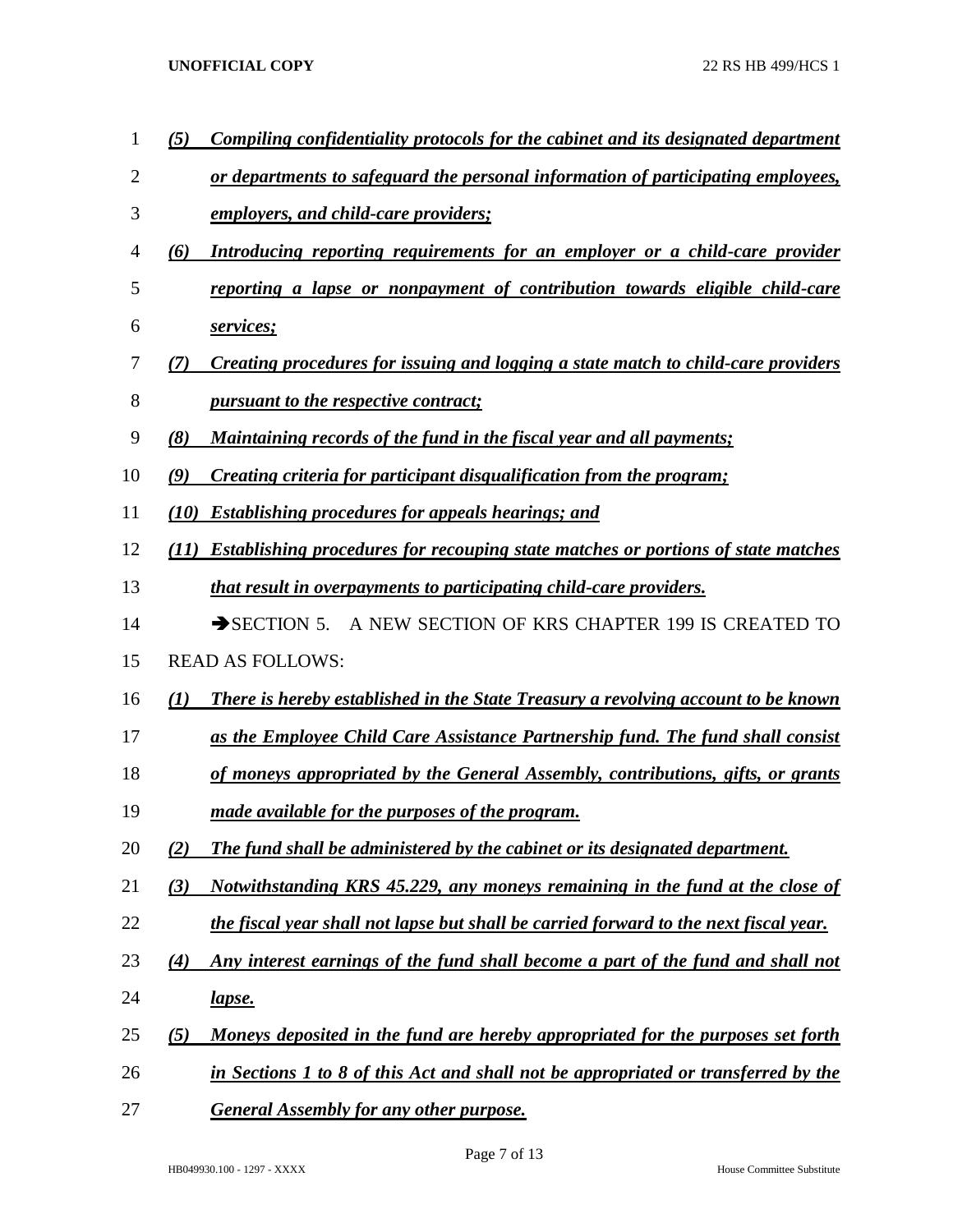| 1  | The cabinet shall issue state matches out of the fund to child-care providers in<br>(6)       |
|----|-----------------------------------------------------------------------------------------------|
| 2  | accordance with the provisions of the respective contracts and in the order that              |
| 3  | the cabinet processed the contracts.                                                          |
| 4  | The state match shall not exceed one hundred percent (100%) of the<br>(7)<br>$\left(a\right)$ |
| 5  | contribution made by the employer for contracts in which the employee's                       |
| 6  | household income is equal to or less than one hundred percent (100%) of                       |
| 7  | the state median household income.                                                            |
| 8  | (b)<br>The state match shall decrease by ten percent $(10\%)$ for each twenty percent         |
| 9  | $(20\%)$ increase in household income over one hundred percent (100%) of                      |
| 10 | the state median household income up to one hundred eighty percent                            |
| 11 | (180%) of the state median household income.                                                  |
| 12 | The state match shall equal fifty percent (50%) for contracts in which the<br>(c)             |
| 13 | employee's household income exceeds one hundred eighty percent (180%)                         |
| 14 | of the state median household income.                                                         |
| 15 | In each fiscal year, twenty-five percent (25%) of the total fund shall be distributed<br>(8)  |
| 16 | to agreements in which an employer is a small business.                                       |
| 17 | In fiscal year 2022-2023, five percent (5%) of the total fund shall be distributed to<br>(9)  |
| 18 | the cabinet to administer the program. In every fiscal year thereafter, three                 |
| 19 | percent (3%) of the total fund shall be distributed to the cabinet to administer the          |
| 20 | program.                                                                                      |
| 21 | $(10)$ A state match issued pursuant to this program and administered by the cabinet is       |
| 22 | for the promotion of the general welfare and shall not be considered                          |
| 23 | compensation for an employee's service.                                                       |
| 24 | SECTION 6. A NEW SECTION OF KRS CHAPTER 199 IS CREATED TO                                     |
| 25 | <b>READ AS FOLLOWS:</b>                                                                       |
| 26 | If an employer wishes to provide child-care assistance to an employee as a benefit<br>(I)     |
| 27 | of employment and participate in this program, the employer may enter into an                 |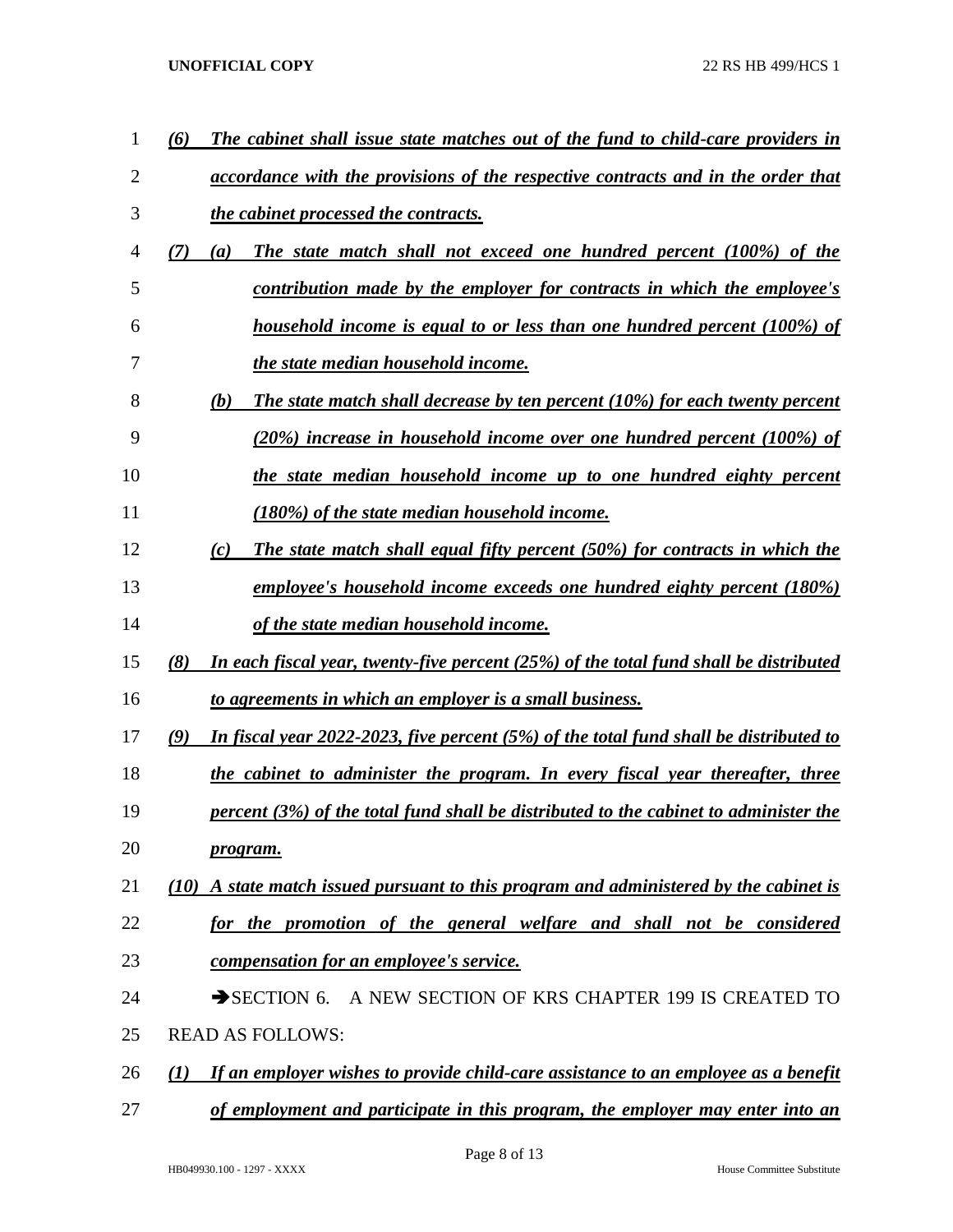| $\mathbf{1}$   | agreement with its employee and a child-care provider using the standardized          |
|----------------|---------------------------------------------------------------------------------------|
| $\overline{2}$ | contract provided by the cabinet.                                                     |
| 3              | (2)<br>To participate in the program, an employer shall do the following:             |
| 4              | Obtain the standardized contract created by the cabinet and enter into it<br>(a)      |
| 5              | with the employee and child-care provider;                                            |
| 6              | (b)<br>Submit the proposed contract to the cabinet;                                   |
| 7              | Submit any additional information as deemed necessary by the cabinet<br>(c)           |
| 8              | <u><b>pursuant to Section 4 of this Act; and</b></u>                                  |
| 9              | (d)<br>Make contributions to the employee's eligible child-care costs directly to the |
| 10             | child-care provider or through a third-party vendor in accordance with the            |
| 11             | amount and frequency agreed to in the final contract.                                 |
| 12             | (3)<br>To participate in the program, an employee shall complete the standardized     |
| 13             | contract with the employer and the child-care provider and provide any additional     |
| 14             | information as deemed necessary by the cabinet pursuant to Section 4 of this Act.     |
| 15             | In the event that the agreement includes costs of service not covered by the<br>(4)   |
| 16             | employer's contribution and the state match, the employee shall make payments         |
| 17             | to the child-care provider according to the amount and frequency determined by        |
| 18             | <u>the final contract. If another member of the employee's household or family</u>    |
| 19             | becomes a party to an agreement in accordance with Sections 1 to 8 of this Act,       |
| 20             | the employer contribution and state match of that agreement may be utilized to        |
| 21             | pay for costs of service not covered by the employer contribution and state match     |
| 22             | of the preceding agreement, provided that it does not result in overpayment to the    |
| 23             | <u>provider.</u>                                                                      |
| 24             | A NEW SECTION OF KRS CHAPTER 199 IS CREATED TO<br>$\rightarrow$ SECTION 7.            |
| 25             | <b>READ AS FOLLOWS:</b>                                                               |
| 26             | Termination of an active contract between an employer, employee, child-care<br>(1)    |
| 27             | provider, and the cabinet pursuant to this program shall occur in the following       |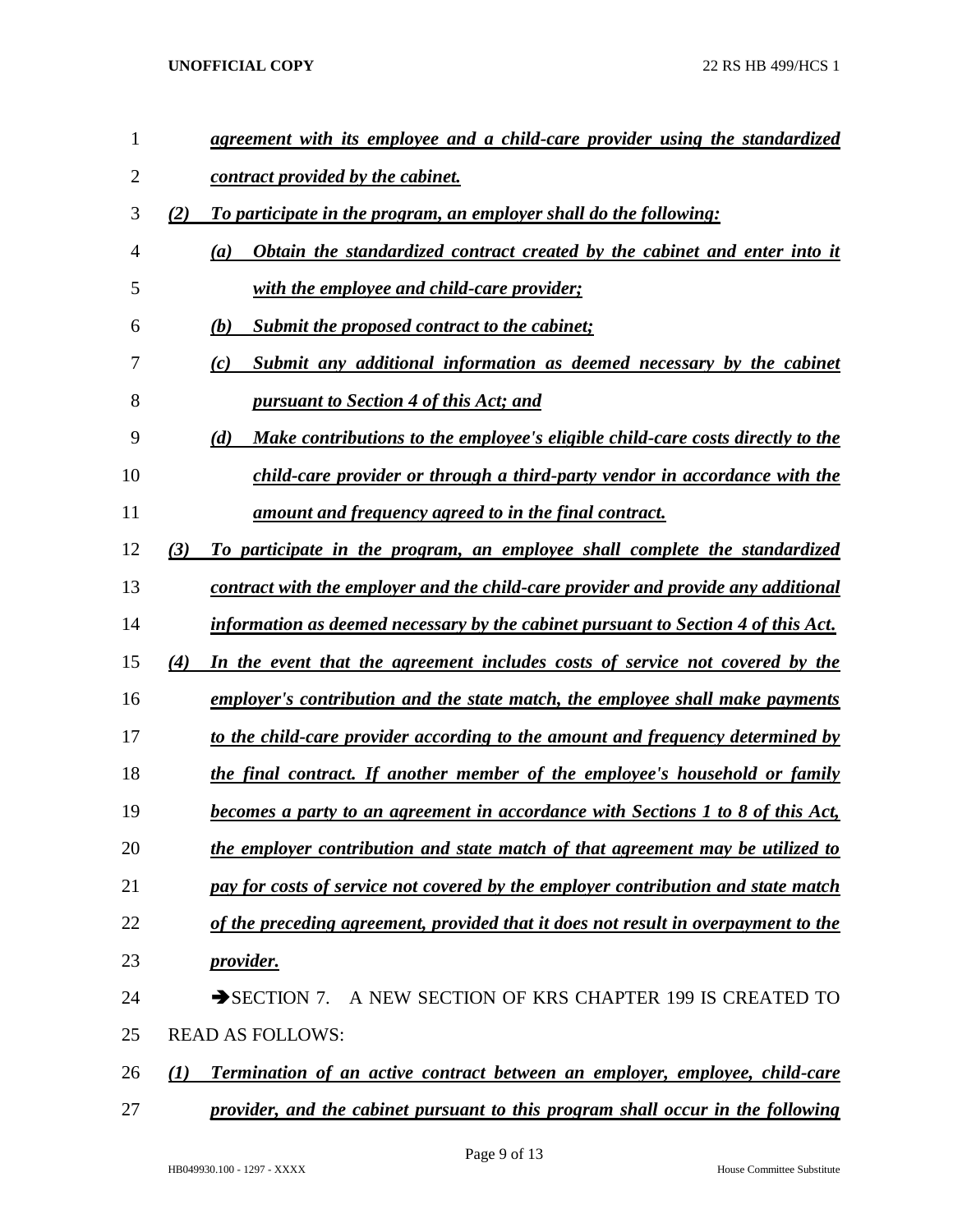| 1              | circumstances:                                                                            |
|----------------|-------------------------------------------------------------------------------------------|
| $\overline{2}$ | If the relationship between the employee and employer is severed, the<br>(a)              |
| 3              | employer shall notify the child-care provider and the cabinet within three                |
| 4              | (3) business days of the separation, and the contract is terminated on the                |
| 5              | calendar date provided by the employer in the notification. If the employer               |
| 6              | fails to make this notification and the cabinet issues a state match to the               |
| 7              | provider on behalf of that employer's employee, then the employer shall                   |
| 8              | reimburse the cabinet for the unnecessary state match.                                    |
| 9              | If the employer fails to make a contribution or contributions for the eligible<br>(b)     |
| 10             | child-care costs in accordance to the terms of the contract, the child-care               |
| 11             | provider shall notify the cabinet within five (5) business days. After                    |
| 12             | receiving notification from the provider, the cabinet shall temporarily cease             |
| 13             | providing a state match and shall notify the employer that the contract will              |
| 14             | <u>be terminated unless the employer remedies the nonpayment within five (5)</u>          |
| 15             | <b>business days of receiving notification from the cabinet. If the provider fails</b>    |
| 16             | to make this notification and receives a state match from the cabinet on                  |
| 17             | behalf of that employer's employee, the provider shall reimburse the cabinet              |
| 18             | for the unnecessary state match.                                                          |
| 19             | (2)<br><b>Termination of an active contract between an employer, employee, child-care</b> |
| 20             | provider and the cabinet pursuant to this program may occur in the following              |
| 21             | circumstances:                                                                            |
| 22             | If the employee fails to pay the child-care provider for costs not covered by<br>(a)      |
| 23             | the employer contribution and the state match in accordance to the terms of               |
| 24             | the contract, the child-care provider may give the employee reasonable time               |
| 25             | to remedy the nonpayment. The child-care provider may notify the cabinet                  |
| 26             | and terminate the contract on the date that the notification was issued. If               |
| 27             | the child-care provider voluntarily excuses the employee's nonpayment or                  |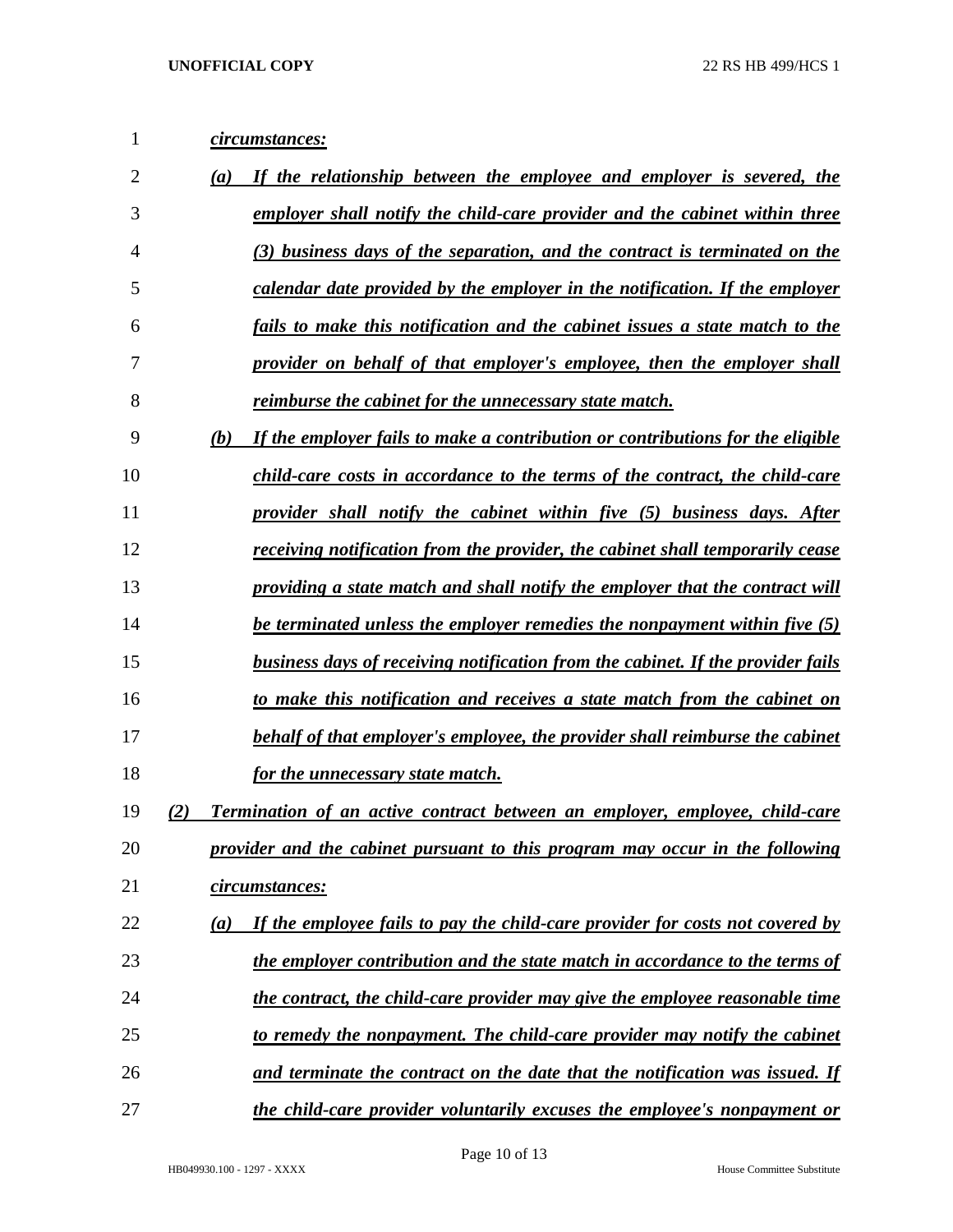| $\mathbf{1}$   | the child-care provider does not notify the cabinet within two (2) calendar             |
|----------------|-----------------------------------------------------------------------------------------|
| $\overline{2}$ | months from the date of the employee's nonpayment and continues to                      |
| 3              | provide services, then the contract made between all the parties will                   |
| 4              | <i>automatically reflect the reduction in value;</i>                                    |
| 5              | If the child-care provider ceases participation or otherwise loses its rating in<br>(b) |
| 6              | the rating system described in KRS 199.8943, it shall notify all parties to the         |
| 7              | <u>agreement immediately; and</u>                                                       |
| 8              | (c)<br>Either the employer or employee may terminate the contract at any time and       |
| 9              | for any reason. The terminating party shall notify all the parties to the               |
| 10             | contract and specify the desired termination date. All parties to the contract          |
| 11             | shall be financially obligated, according to the provisions of the contract, up         |
| 12             | to the termination date.                                                                |
| 13             | $\rightarrow$ SECTION 8.<br>A NEW SECTION OF KRS CHAPTER 199 IS CREATED TO              |
| 14             | <b>READ AS FOLLOWS:</b>                                                                 |
| 15             | The Cabinet for Economic Development may, in consultation with the Cabinet for          |
| 16             | <b>Health and Family Services, require employers seeking economic development</b>       |
| 17             | incentives through Subchapter 31 and 32 of KRS Chapter 154 to participate in this       |
| 18             | program.                                                                                |
| 19             | Section 9. KRS 199.990 is amended to read as follows:                                   |
| 20             | Any person who violates any of the provisions of KRS 199.430, 199.470, 199.473,<br>(1)  |
| 21             | 199.570, 199.572, and 199.590 except subsection (2), or 199.640 to 199.670, or any      |
| 22             | rule or regulation under such sections the violation of which is made unlawful shall    |
| 23             | be fined not less than five hundred dollars (\$500) nor more than two thousand          |
| 24             | dollars $(\$2,000)$ or imprisoned for not more than six $(6)$ months, or both. Each day |
| 25             | such violation continues shall constitute a separate offense.                           |
| 26             | Any person who willfully violates any other of the provisions of KRS 199.420 to<br>(2)  |
| 27             | 199.670 or any rule or regulation thereunder, the violation of which is made            |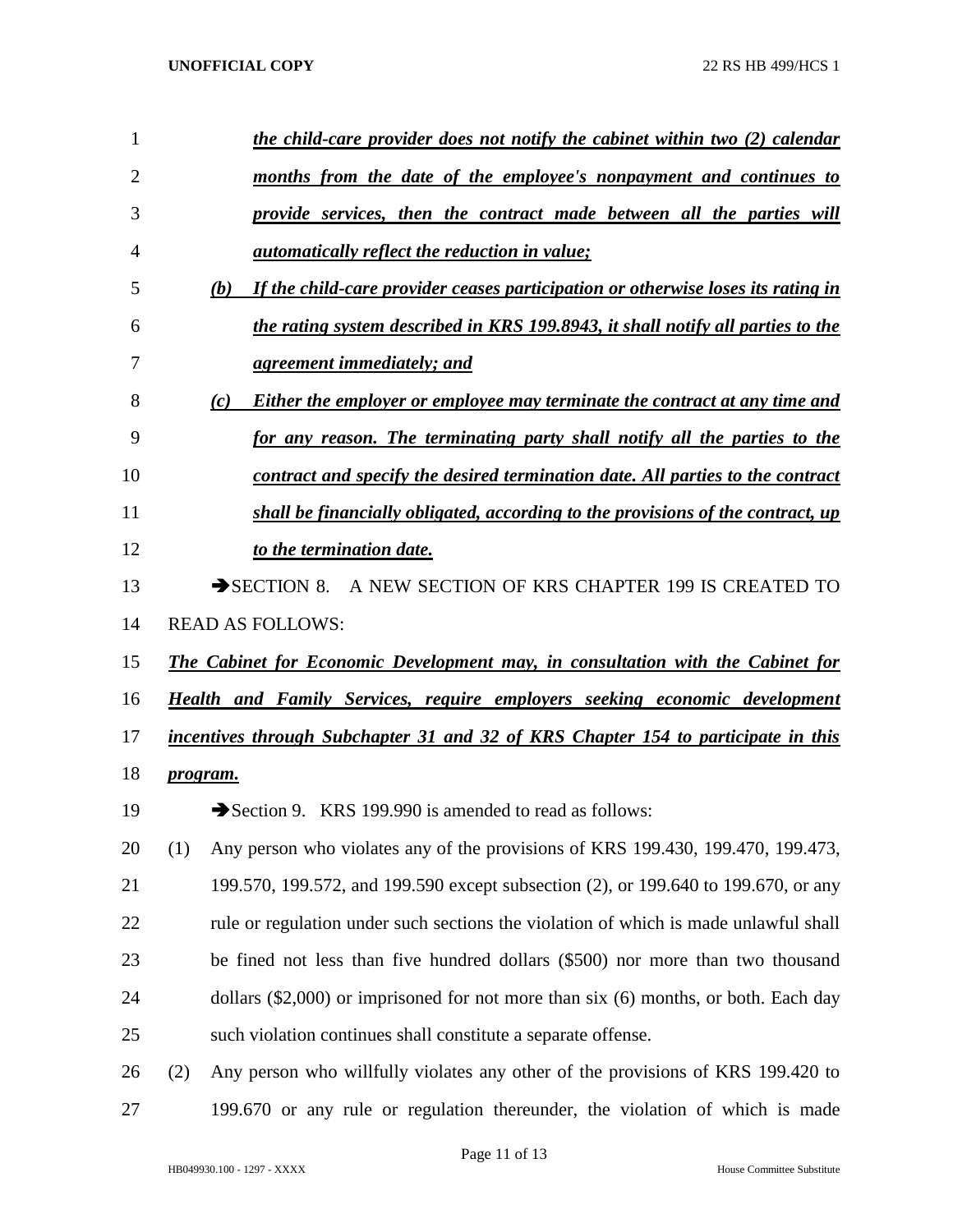unlawful under the terms of those sections, and for which no other penalty is prescribed in those sections, or in any other applicable statute, shall be fined not less than one hundred dollars (\$100) nor more than two hundred dollars (\$200) or imprisoned for not more than thirty (30) days, or both.

 (3) Any violation of the regulations, standards, or requirements of the cabinet under the provisions of KRS 199.896 that poses an immediate threat to the health, safety, or welfare of any child served by the child-care center shall be subject to a civil penalty of no more than one thousand dollars (\$1,000) for each occurrence. Treble penalties shall be assessed for two (2) or more violations within twelve (12) months. All money collected as a result of civil penalties assessed under the provisions of KRS 199.896 shall be paid into the State Treasury and credited to a special fund for the purpose of the Early Childhood Scholarship Program created in accordance with KRS 164.518. The balance of the fund shall not lapse to the general fund at the end of each biennium.

 (4) A person who commits a violation of the regulations, standards, or requirements of the cabinet under the provisions of KRS 199.896 shall be fined not less than one thousand dollars (\$1,000) or imprisoned for not more than twelve (12) months, or be fined and imprisoned, at the discretion of the court.

 (5) Any person who violates any of the provisions of KRS 199.590(2) shall be guilty of a Class D felony.

 (6) Any person who knowingly or intentionally registers false information under KRS 199.503(4) shall be fined not more than one thousand dollars (\$1,000) or imprisoned for not more than twelve (12) months, or be fined and imprisoned, at the discretion of the court.

 (7) Any person who knowingly or intentionally releases or requests confidential information in violation of KRS 199.503(8) or (9) or in violation of KRS 199.505 shall be fined not more than one thousand dollars (\$1,000) or imprisoned for not

Page 12 of 13